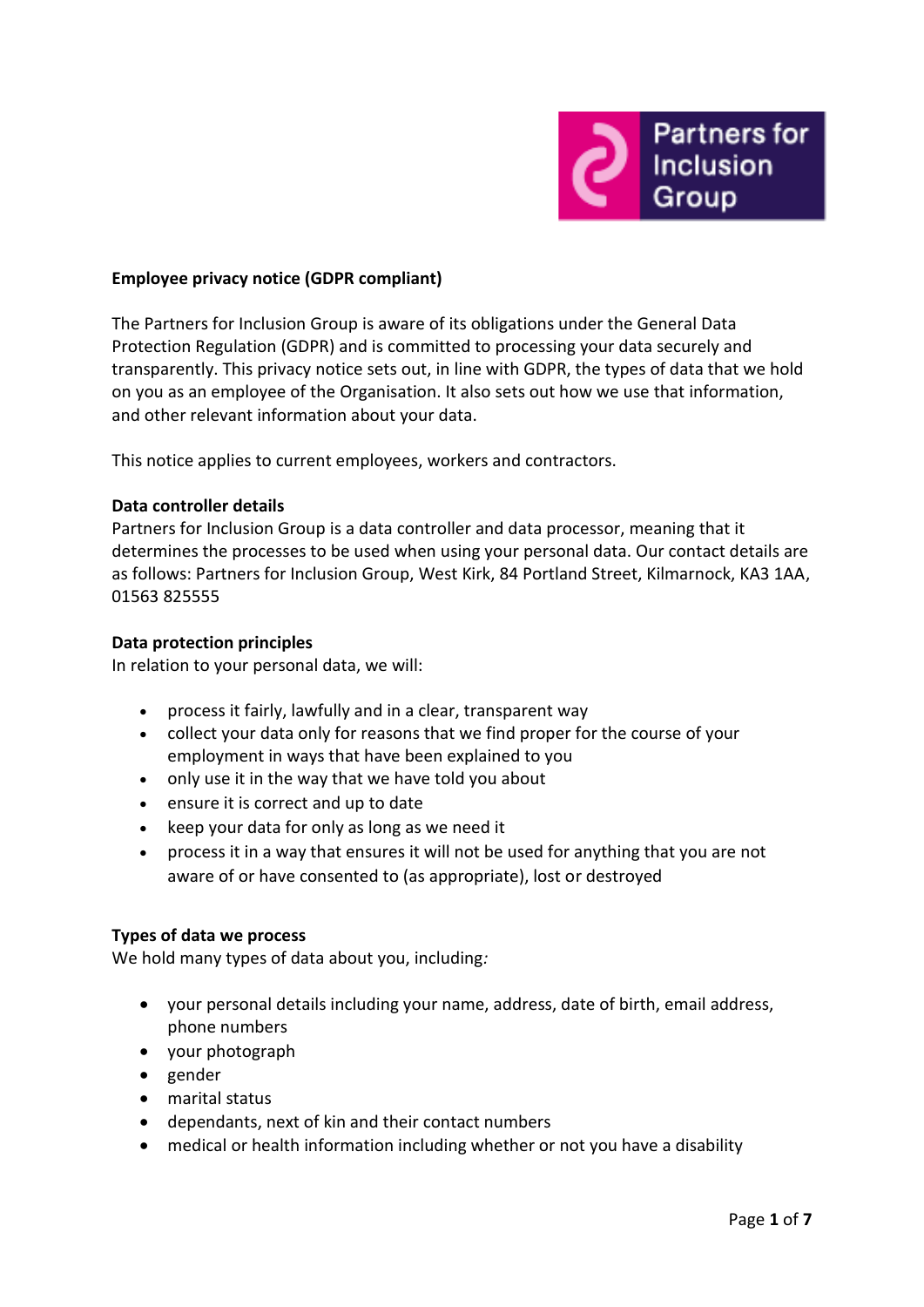- information used for equal opportunities monitoring about your sexual orientation, religion or belief and ethnic origin
- information included on your CV including references, education history and employment history
- documentation relating to your right to work in the UK
- **•** driving licence
- bank details
- tax codes
- National Insurance number
- current and previous job titles, job descriptions, pay grades, pension entitlement, hours of work and other terms and conditions relating to your employment with us
- letters of concern, formal warnings and other documentation with regard to any disciplinary proceedings
- internal performance information including measurements against targets, formal warnings and related documentation with regard to capability procedures and appraisal forms
- leave records including annual leave, family leave, sickness absence etc
- details of your criminal record
- training details and qualification certificates
- CCTV footage of car park and surrounding perimeter at West Kirk, 84 Portland Street, Kilmarnock, KA3 1AA.

#### **How we collect your data**

We collect data about you in a variety of ways and this will usually start when we undertake a recruitment exercise where we will collect the data from you directly. This includes the information you would normally include in an application form or a recruitment cover letter, or notes made by our recruiting managers during a recruitment interview. Further information will be collected directly from you when you complete forms at the start of your employment, for example, your bank and next of kin details. Other details may be collected directly from you in the form of official documentation such as your driving licence, passport or other right to work evidence.

In some cases, we will collect data about you from third parties, such as employment agencies, former employers when gathering references or credit reference agencies.

Personal data is kept in personnel files or within the Organisation's HR and IT systems.

## **Why we process your data**

The law on data protection allows us to process your data under a number of lawful basis as detailed below:

- in order to perform the employment contract that we are party to
- where we have a legal obligation in doing so
- where we have legitimate interests in doing so
- in respect of vital interests where the processing is necessary to protect someone's life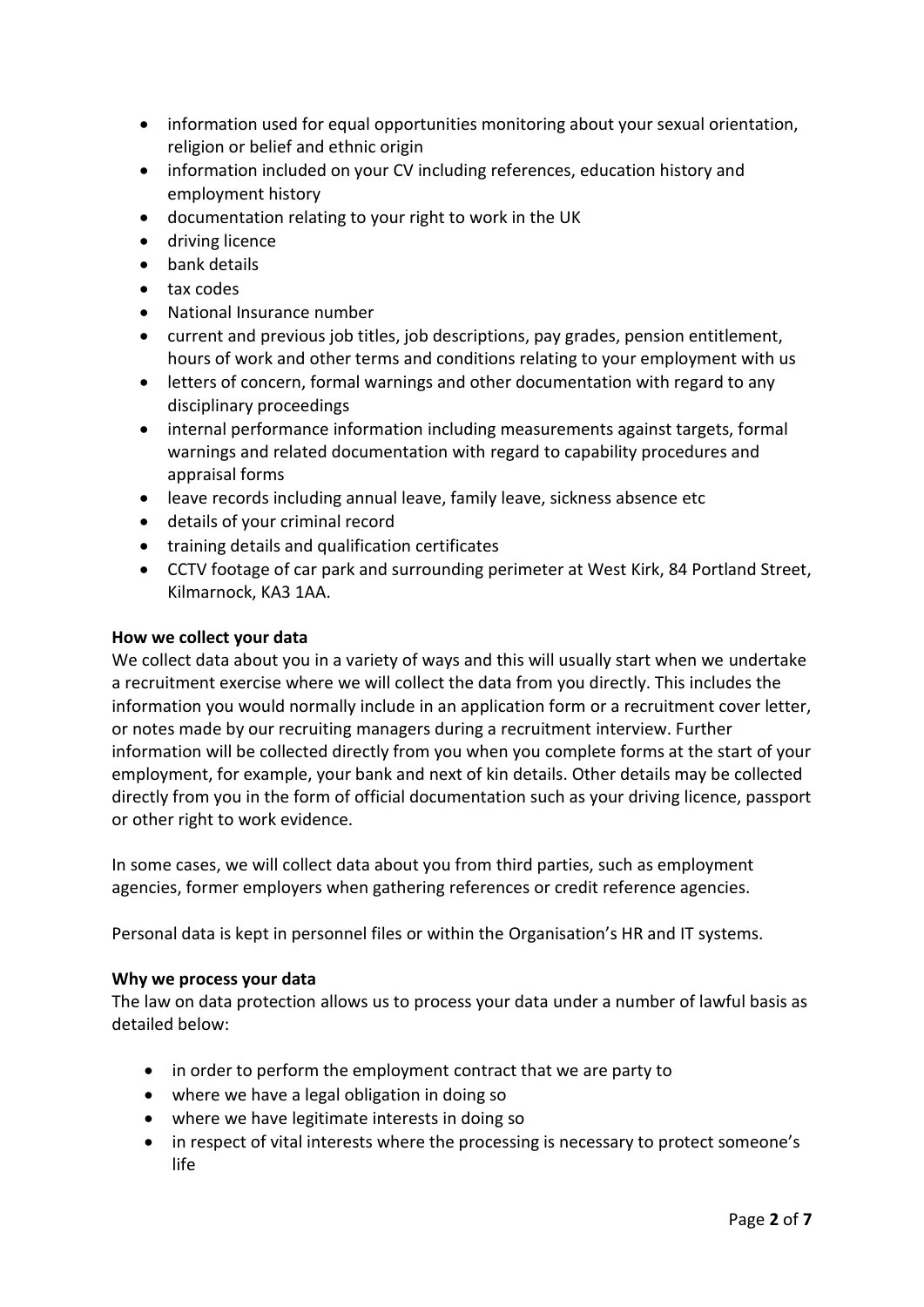- where something is done in the public interest
- where you have provided consent

All of the processing carried out by us falls into one of the permitted reasons. Generally, we will rely on the first three reasons set out above to process your data. For example, we need to collect your personal data in order to:

- carry out the employment contract that we have entered into with you and
- ensure you are paid.

We also need to collect your data to ensure we are complying with legal requirements such as:

- ensuring tax and National Insurance is paid
- carrying out checks in relation to your right to work in the UK and
- making reasonable adjustments for disabled employees.

We also collect data so that we can carry out activities which are in the legitimate interests of the Organisation. We have set these out below:

- making decisions about who to offer initial employment to, and subsequent internal appointments, promotions etc
- making decisions about salary and other benefits
- liaising with pension providers
- providing contractual benefits to you
- maintaining comprehensive up to date personnel records about you to ensure, amongst other things, effective correspondence can be achieved and appropriate contact points in the event of an emergency are maintained
- effectively monitoring both your conduct and your performance and to undertake procedures with regard to both of these if the need arises
- offering a method of recourse for you against decisions made about you via a grievance procedure
- assessing training needs
- complying with health and safety obligations
- implementing an effective sickness absence management system including monitoring the amount of leave and subsequent actions to be taken including the making of reasonable adjustments
- gaining expert medical opinion when making decisions about your fitness for work
- managing statutory leave and pay systems such as maternity leave and pay etc
- business planning and restructuring exercises including accounting and auditing
- dealing with legal claims made against us
- preventing fraud
- ensuring our administrative and IT systems are secure and robust against unauthorised access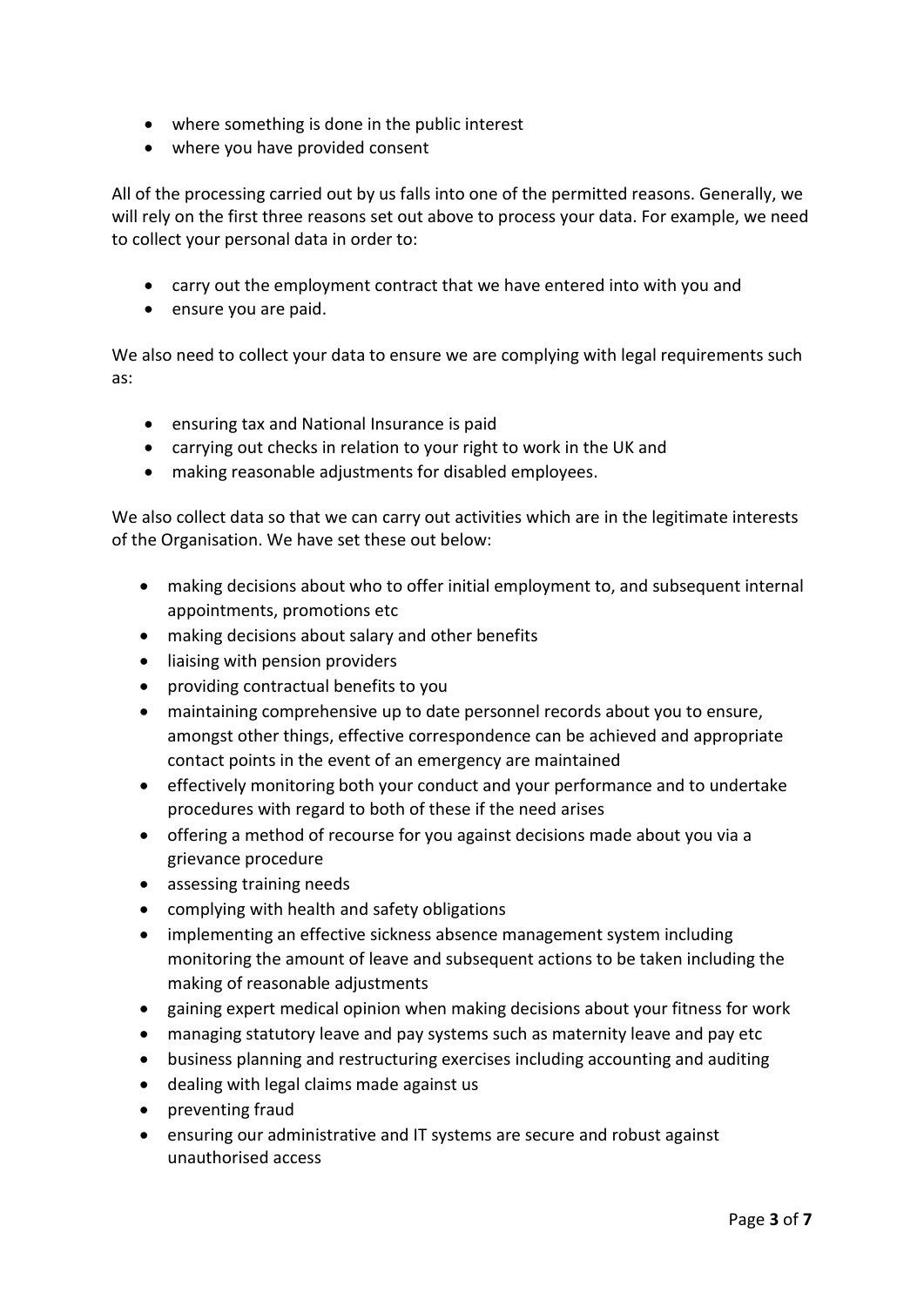ensure compliance with regulators eg Care Inspectorate and Scottish Social Services Council.

## **Special categories of data**

Special categories of data is personal data which is deemed more sensitive, and so needs more protection. Such categories include:

- health
- sex life
- sexual orientation
- race
- ethnic origin
- political opinion
- religion
- trade union membership
- genetic and biometric data.

We must process special categories of data in accordance with more stringent guidelines. Most commonly, we will process special categories of data when the following applies:

- you have given explicit consent to the processing
- we must process the data in order to carry out our legal obligations
- we must process data for reasons of substantial public interest
- you have already made the data public.

We will use your special category data:

- for the purposes of equal opportunities monitoring
- in our sickness absence management procedures
- to determine reasonable adjustments in your workplace

We do not need your consent if we use special categories of personal data in order to carry out our legal obligations or exercise specific rights under employment law. However, we may ask for your consent to allow us to process certain particularly sensitive data. If this occurs, you will be made fully aware of the reasons for the processing. As with all cases of seeking consent from you, you will have full control over your decision to give or withhold consent. Consent, once given, may be withdrawn at any time.

## **Criminal conviction data**

We will only collect criminal conviction data where it is appropriate given the nature of your role and where the law permits us. This data will usually be collected at the recruitment stage, however, may also be collected during your employment. We use criminal conviction data in the following ways:

*In line with the Protection of Vulnerable Groups Scheme (Scotland) Act 2007*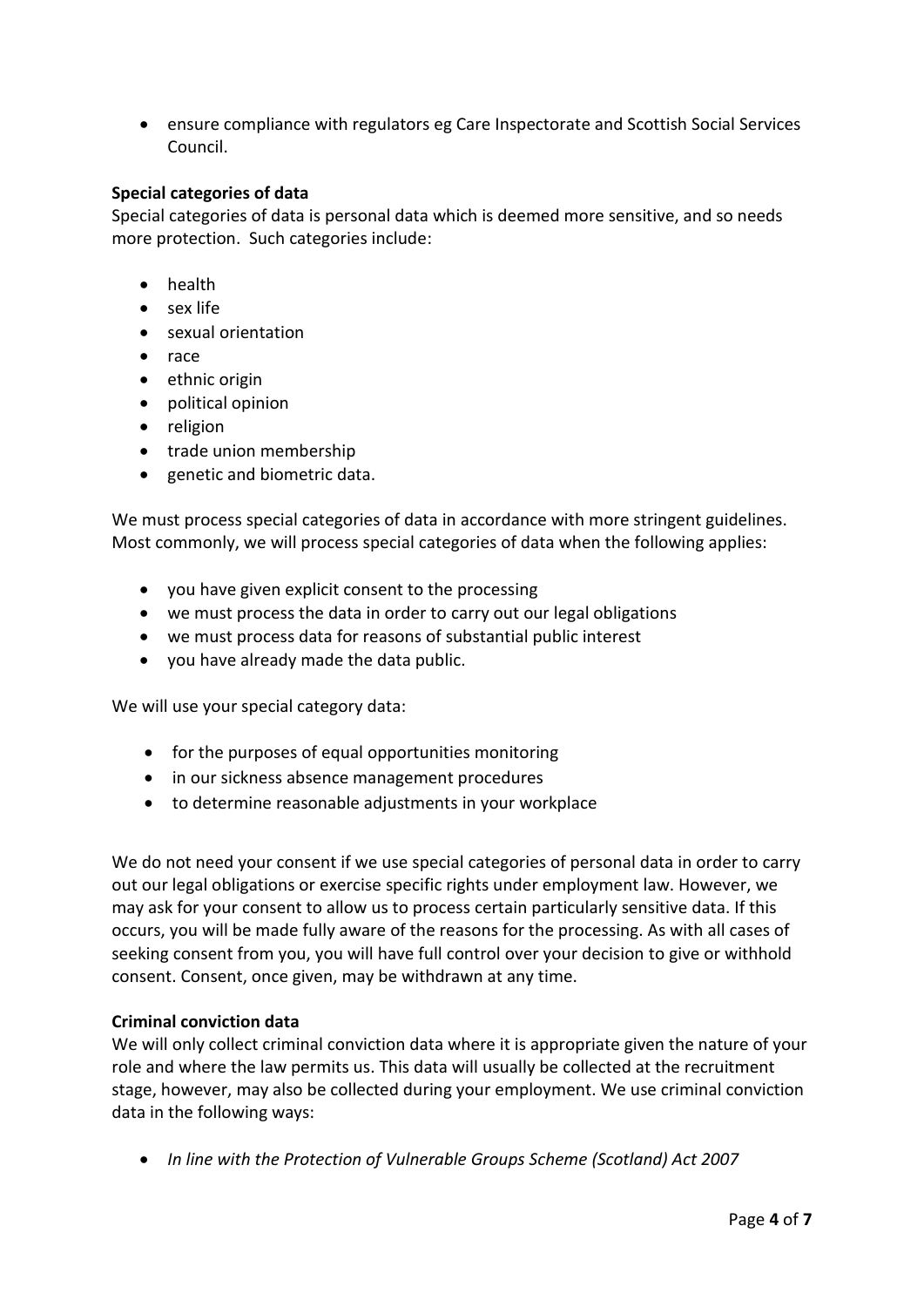We process this data because of our legal obligation to ensure that we employ suitable people to work with the vulnerable adults we support.

## **If you do not provide your data to us**

One of the reasons for processing your data is to allow us to carry out our duties in line with your contract of employment. If you do not provide us with the data needed to do this, we will be unable to perform those duties e.g. ensuring you are paid correctly. We may also be prevented from confirming, or continuing with, your employment in relation to our legal obligations if you do not provide us with this information e.g. confirming your right to work in the UK or, where appropriate, confirming your legal status for carrying out your work via a criminal records check.

## **Sharing your data**

Your data will be shared with colleagues within the Organisation where it is necessary for them to undertake their duties. This includes, for example, your line manager for their management of you, the HR department for maintaining personnel records and the payroll department for administering payment under your contract of employment.

We share relevant data with third parties in order to e.g. obtain references as part of the recruitment process and others such as pension providers, credit union, insurers, bankers and HMRC.

We may also share your data with third parties to comply with a legal obligation upon us.

We do not share data with bodies outside of the European Economic Area.

# **Protecting your data**

We are aware of the requirement to ensure your data is protected against accidental loss or disclosure, destruction and abuse. We have implemented processes to guard against such.

Where we share your data with third parties, we provide written instructions to them to ensure that your data are held securely and in line with GDPR requirements. Third parties must implement appropriate technical and organisational measures to ensure the security of your data.

## **How long we keep your data for**

In line with data protection principles, we only keep your data for as long as we need it for, which will be at least for the duration of your employment with us though in some cases we will keep your data for a period after your employment has ended. Retention periods can vary depending on why we need your data and our legal obligation to maintain appropriate records. Details of retention periods for different aspects of your personal information are available in our retention policy which is available from the Partners for Inclusion Group website. To determine the appropriate retention period for personal data, we consider the amount, nature, and sensitivity of the personal data, the potential risk of harm from unauthorised use or disclosure of your personal data, the purposes for which we process your personal data and whether we can achieve those purposes through other means, and the applicable legal requirements.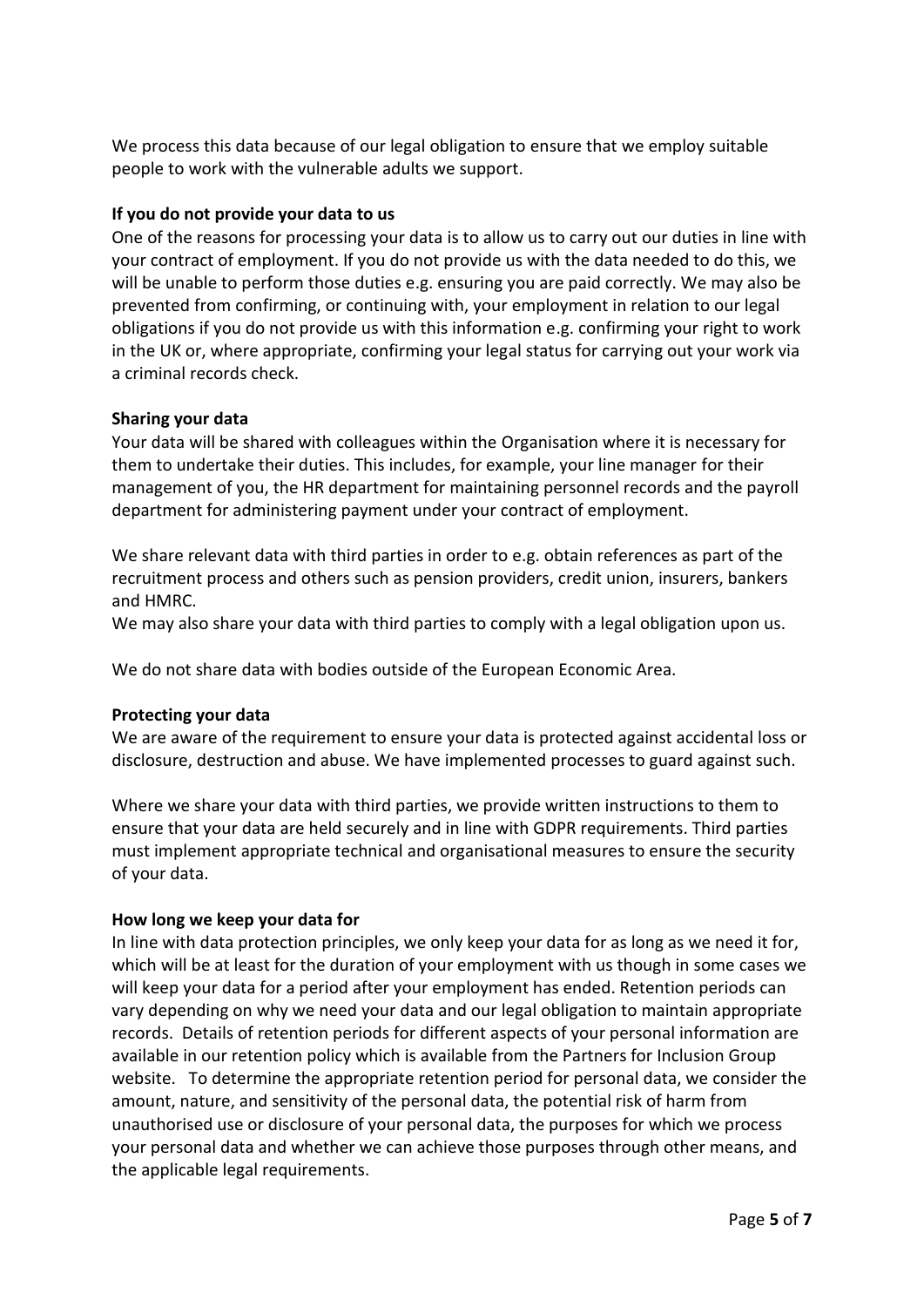In some circumstances we may anonymise your personal information so that it can no longer be associated with you, in which case we may use such information without further notice to you. Once you are no longer an employee, worker or contractor of the company we will retain and securely destroy your personal information in accordance with our data retention policy **OR** applicable laws and regulations.

## **Automated decision making**

No decision will be made about you solely on the basis of automated decision making (where a decision is taken about you using an electronic system without human involvement) which has a significant impact on you.

## **Your duty to inform us of changes**

It is important that the personal information we hold about you is accurate and current. Please keep us informed if your personal information changes during your working relationship with us.

## **Your rights in relation to your data**

The law on data protection gives you certain rights in appropriate circumstances, in relation to the data we hold on you. These are:

- the right to be informed. This means that we must tell you how we use your data, and this is the purpose of this privacy notice.
- the right of access. You have the right to access the data that we hold on you. To do so, you should make a subject access request. You can read more about this in our Subject Access Request policy which is available from our website.
- the right for any inaccuracies to be corrected. If any data that we hold about you is incomplete or inaccurate, you are able to require us to correct it.
- the right to have information deleted. If you would like us to stop processing your data, you have the right to ask us to delete it from our systems where you believe there is no reason for us to continue processing it.
- the right to restrict the processing of the data. For example, if you believe the data we hold is incorrect, we will stop processing the data (whilst still holding it) until we have ensured that the data is correct.
- the right to portability. You may transfer the data that we hold on you for your own purposes.
- the right to object to the inclusion of any information. You have the right to object to the way we use your data where we are using it for our legitimate interests.
- the right to regulate any automated decision-making and profiling of personal data. You have a right not to be subject to automated decision making in way that adversely affects your legal rights.

Where you have provided consent to our use of your data, you also have the unrestricted right to withdraw that consent at any time. Withdrawing your consent means that we will stop processing the data that you had previously given us consent to use. There will be no consequences for withdrawing your consent. However, in some cases, we may continue to